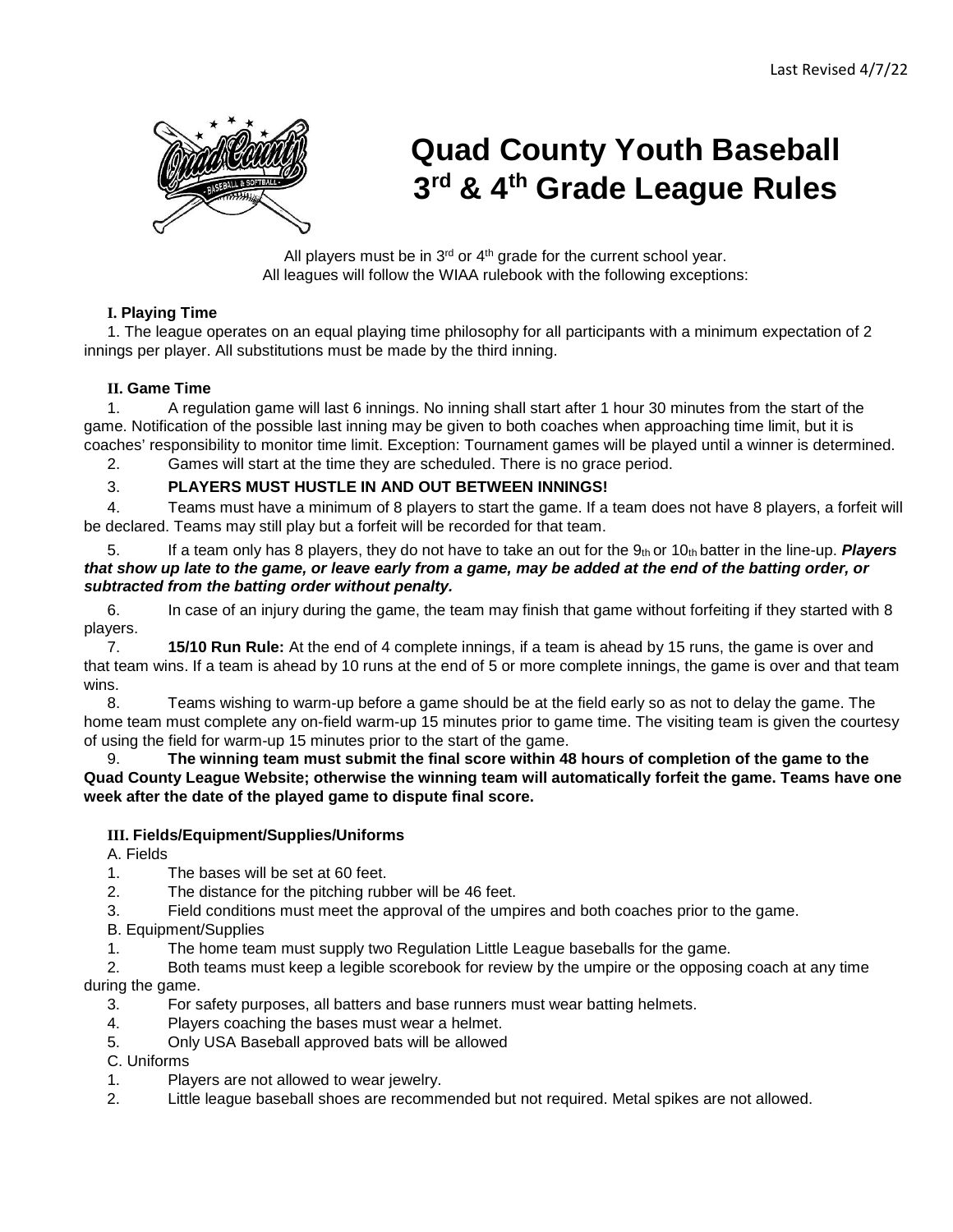3. All teams must have numbered uniforms and players must wear baseball caps.

#### **IV. Batting**

1. Bunting is allowed.

2. Teams must bat all players on the roster and have free substitution defensively. In the case of injury, the injured player's spot can be skipped without an out being recorded.

3. A player who throws their bat will get one warning. If it happens again, they will be called out.

4. **There will be a 6-run cap per inning for the first 4 innings. The cap will be lifted after the 4th inning, and teams will have the opportunity to score unlimited runs for the remaining innings.** 

5. **The last inning will be played until 3 outs have occurred.** 

6. There is no advance on a dropped  $3<sub>rd</sub>$  strike.

7. There will be no fake bunting. If a player presents a bunt, they must bunt or pull back. If a player tries to slash, they will be called out. No Warning Required!

8. All batters shall be required to warm-up in designated on deck circles or behind the batter, whichever is safest. The batter shall utilize the safest available circle.

#### **V. Base Running**

1. Runners are allowed to steal one base at a time, either  $2_{nd}$  or  $3_{rd}$ . Runners CANNOT advance if the catcher overthrows the base. The baserunner must stay at the base they stole.

2. Runners cannot steal home on a wild pitch or passed ball.

3. Base runners may not lead off and must stay on the base until the ball crosses home plate. If a runner leaves early they will be called out.

4. A courtesy runner must be used for a catcher when there are 2 outs. The courtesy runner should be the player that made the last out in the inning.

5. When there is a play at any base the runner **must either slide or avoid contact** by stepping around the defensive player. It is not mandatory that a base runner must slide. The runner will be called out if in the opinion of the umpire the runner intentionally collides with the defensive player. Headfirst sliding is not allowed, violation of the headfirst slide rule will result in the umpire issuing a warning to both teams. Any subsequent violations by either team will result in the base runner being called out. Players are allowed to dive headfirst back to a base they have reached or already occupy.

6. There will be NO Infield Fly Rule.<br>7. The ball is considered live on throw

The ball is considered live on throws back to the pitcher.

#### **VI. Coaches**

1. Coaches are in charge of scorekeeping.

2. The league will keep rules posted on a website and each community is responsible to promote parental knowledge of league rules.

3. A coaching staff will be limited to no more than 3 coaches with an additional scorekeeper. Only team members and coaches are allowed in the dugout or on the field during a game.

#### **VII. Sportsmanship**

1. **Unsportsmanlike conduct by players or spectators will not be tolerated.** Repeated occurrences will result in the ejection of the players and/or spectators involved in the disturbance.

2. Players ejected from a game will also have to sit out the very next game as a disciplinary measure.

- 3. Parents are not allowed on the field unless a coach has requested their assistance.
- 4. Fans are not allowed to sit directly behind home plate.

5. No swearing or profane language will be tolerated. This will lead to immediate ejection from the game.

6. No throwing of bats, helmets or other equipment in anger. This will lead to immediate ejection from the

game.

7. There will be no badgering of a player, umpire or coach! Poor sportsmanship by players, coaches, family members or spectators will lead to ejection from the park and from future games, as well as possible forfeiture of the game.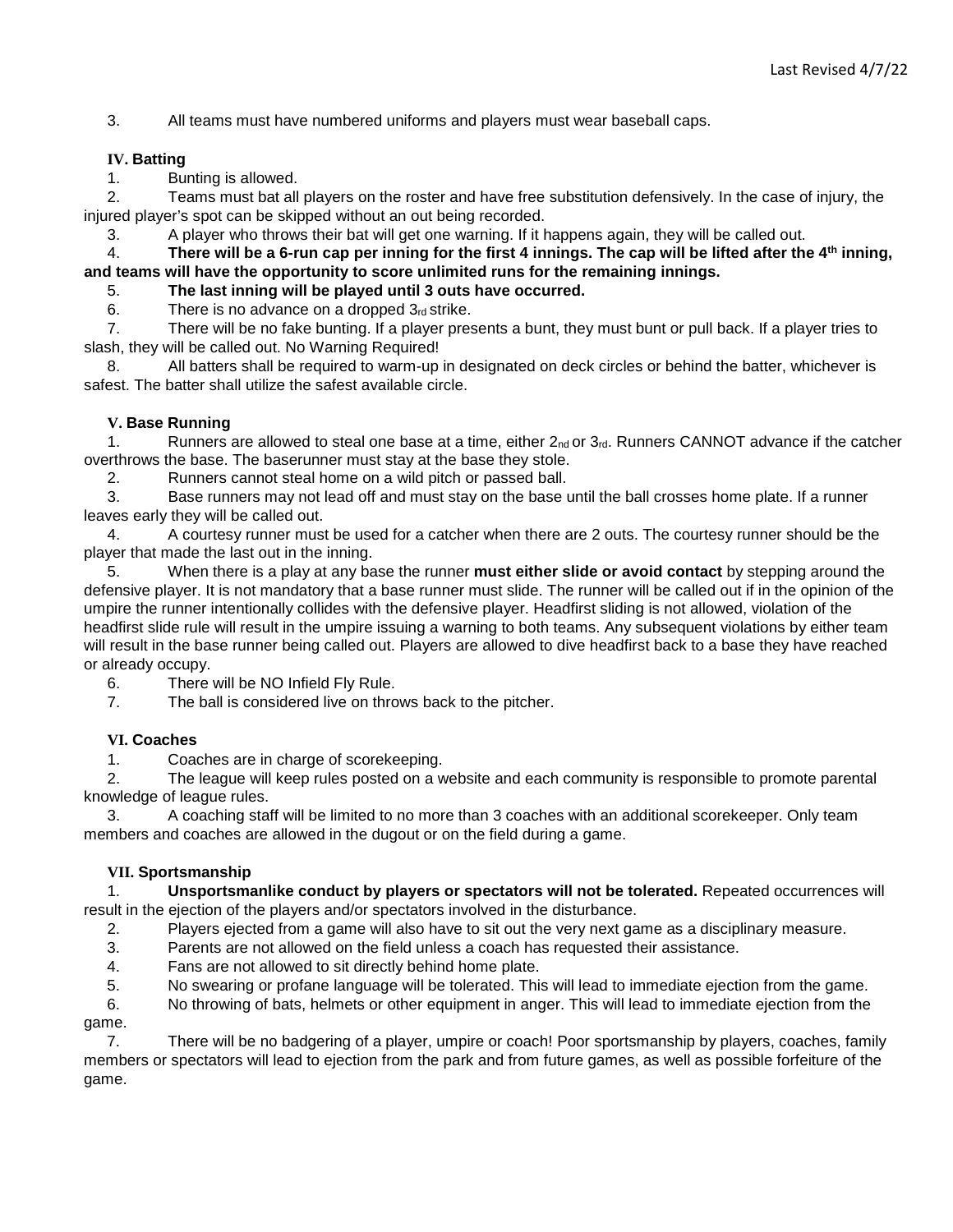8. There will be **no smoking** or **chewing tobacco** on the playing field, bench, or bench area. Offenders will be removed from the game or bench area. Some communities may not allow tobacco products at their fields and/or facilities. Local ordinances and rules above league rules must be followed.

9. Alcoholic consumption of any kind at a game field will be cause for forfeiture of the game. No Exceptions! 10. **THERE WILL BE ZERO TOLERANCE FOR BAD BEHAVIOR! Any acts of poor sportsmanship resulting in ejection will be reviewed by the league's disciplinary committee.** 

**VIII. Pitching** 1. Any player warming up a pitcher must wear a catcher's mask.

2. At the umpire's discretion, warm-up pitches between innings will be limited to 5.

3. Relief pitcher is entitled to 8 warm-up pitches.

4. No curve balls allowed. If the umpire rules that a curve ball has been thrown, the pitch will be counted as a ball, the pitcher will be warned and any offensive play that occurred will be allowed to stand or be declared void at the option of the offensive coach. In the event that the batter hit the ball and safely reaches base, the play can stand, and the pitcher will still receive a warning. Two occurrences in a game require the pitcher to be prohibited from pitching any more that day.

5. Pitchers may pitch a total of 6 consecutive outs per game. A pitcher cannot re-enter the game as a pitcher once they have been removed.

6. There will be no balks called.

#### **IX. Defensive Positioning**

1. There will be ten (10) players on the field at a time, including four (4) outfielders.

2. There must be 4 outfielders at all times, unless the team has less than 10 players available to play.

3. Roving fielders will not be allowed.

#### **X. Inclement Weather/Cancellations**

1. All postponed games should be made up as quickly as possible.

2. Both teams must work together to reschedule a cancelled game within 72 hours of the game being cancelled. The rescheduled game should be played within 2 weeks of the cancellation when possible.

3. No game, cancelled due to lack of players, shall be rescheduled if canceled within 24 hours prior to the scheduled game time. These games shall result in a forfeit for the team short of players.

4. If a game is started and not finished due to inclement weather, the game is considered suspended and will be continued from the point where it was suspended on a date and time agreeable to both coaches. No game is to be started over. The pitching rule will remain in effect. 4 innings is considered a complete game if weather forces the completion of a game.

5. Lightning: If the umpire can hear thunder, a lightning strike is possible, and teams must be removed from the field of play. Players, coaches, and spectators should seek shelter away from chain link fences, trees, and bleachers. Thirty (30) minutes after the last visible lightning strike or audible thunder, the game can resume.

#### **XI. Umpiring**

1. Each home team must provide a qualified umpire for each game; however, 2 umpires are suggested.

2. The official score book will be the home team's scorebook. The home plate umpire should verify the score after each half inning.

3. The umpires have total control of the games. They may stop the game at any time for any reason they see necessary.

4. Umpires will only meet between innings to clarify or discuss a rule. Cell phones will only be allowed to check game time and for emergencies.

#### **XII. Injury**

1. If a player has an injury that causes bleeding, they must leave the game and can not return until the bleeding has stopped and the injury has been properly treated.

2. Any player who becomes unconscious at any time during the game may not return to the game that day.